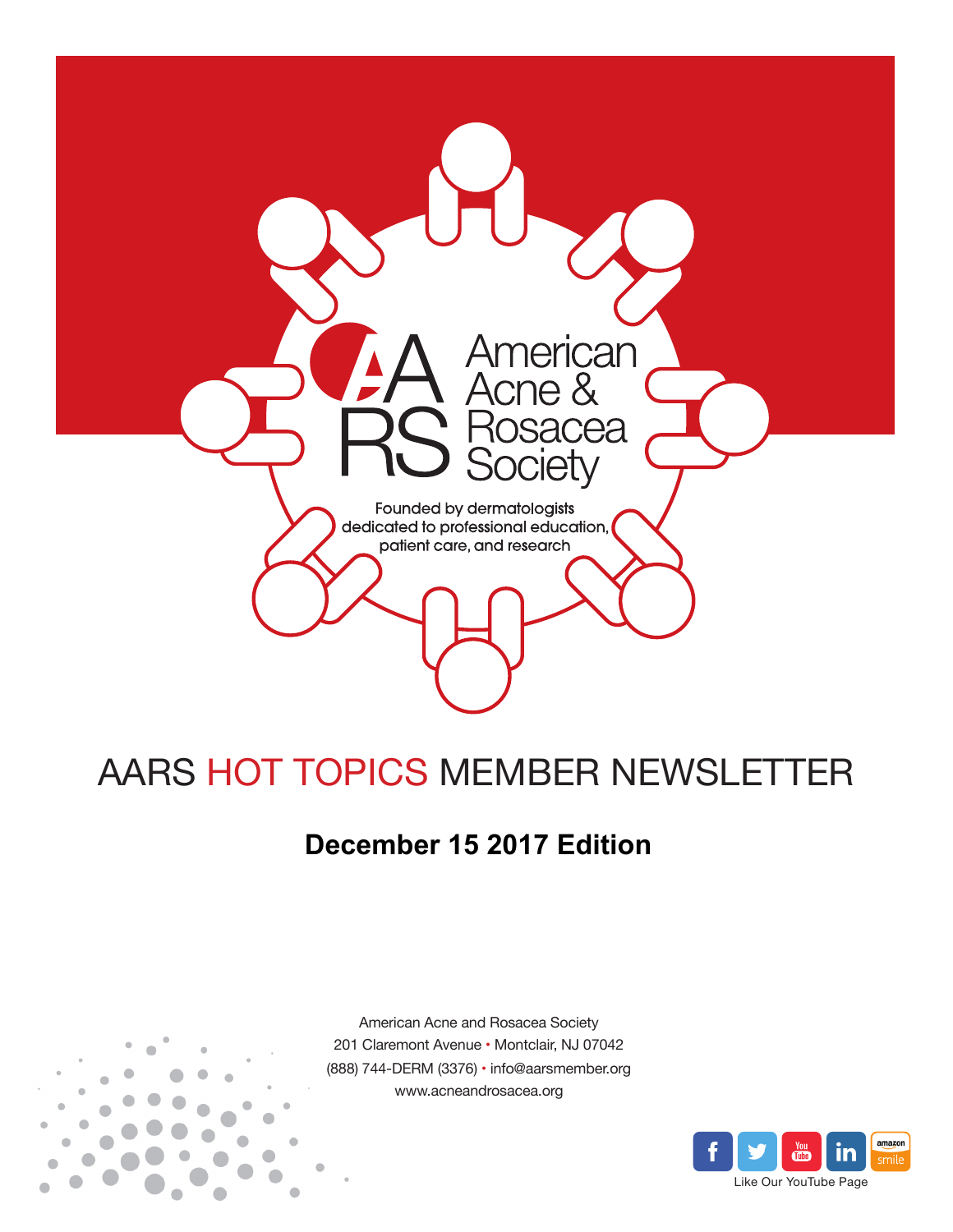

American Acne & Rosacea Society Member Newsletter | www.acneandrosacea.org

*We encourage you to invite your colleagues and patients to get active in the American Acne & Rosacea Society! Visit www.acneandrosacea.org to become member and donate now on www.acneandrosacea.org/ donate to continue to see a change in acne and rosacea.*

### **TABLE OF CONTENTS**

#### **Industry News**

[FDA launches tool to improve management of antibiotic use](#page-2-0) ...................................2

#### **New Medical Research**

| Long-term administration of oral macrolides for acne treatment increases2           |  |
|-------------------------------------------------------------------------------------|--|
| Microneedling combined with platelet-rich plasma or trichloroacetic acid peeling  3 |  |
| Investigational drugs in clinical trials for hidradenitis suppurativa 3             |  |
|                                                                                     |  |
| Suppressed adiponectin levels and increased adiponectin response4                   |  |
| A cross-sectional study of clinical factors associated with acne facial scarring 5  |  |
|                                                                                     |  |
| Prevalence of flp pili-encoding plasmids in cutibacterium acnes Isolates 5          |  |
|                                                                                     |  |
| Immunohistochemical expression of cyclo-oxygenase 2 and liver X receptor-a6         |  |

#### **Clinical Reviews**

[Price discrepancies among mobile medication applications](#page-7-0) .....................................7 [State-of-the-art lasers and light treatments for vascular lesions](#page-8-0) ...............................8 [Evaluation of the effects of acne vulgaris on quality of life in Turkey](#page-8-1) ........................8 [Postinflammatory hyperpigmentation: epidemiology, clinical presentation](#page-9-0) ...............9 [Examining the potential preventative effects of minocycline prescribed for acne](#page-9-1) .....9 [The role of zinc in the treatment of acne: A review of the literature](#page-9-2) ..........................9 [Diet and rosacea: the role of dietary change in the management of rosacea](#page-10-0) ......... 10

#### **Patient Communication / Counseling**

Social media [creates anxiety for teenagers with acne.............................................10](#page-10-1) [Which skin type is prevalent in Korean post-adolescent acne patients?.................10](#page-10-2) [Acne across Europe: an online survey on perceptions and management of acne](#page-11-0) .11

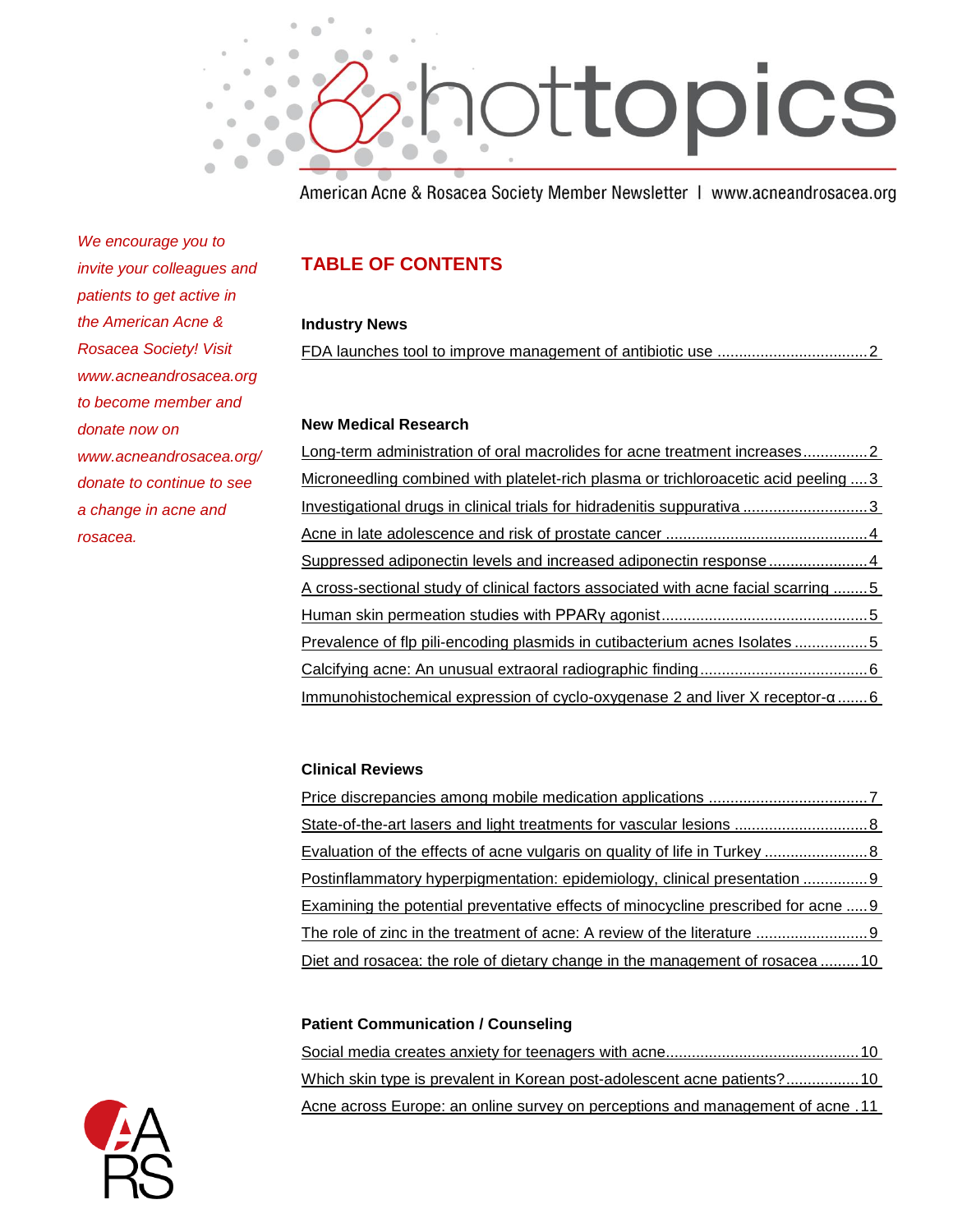## **Industry News**

<span id="page-2-0"></span>**FDA launches tool to improve management of antibiotic use.** December 13, 2017. Healio Dermatology. [https://www.healio.com/internal-medicine/pharmacology/news/online/%7B94e1718d-123d-4676-8b98-](https://www.healio.com/internal-medicine/pharmacology/news/online/%7B94e1718d-123d-4676-8b98-73881dc1e839%7D/fda-launches-tool-to-improve-management-of-antibiotic-use) [73881dc1e839%7D/fda-launches-tool-to-improve-management-of-antibiotic-use](https://www.healio.com/internal-medicine/pharmacology/news/online/%7B94e1718d-123d-4676-8b98-73881dc1e839%7D/fda-launches-tool-to-improve-management-of-antibiotic-use)

The FDA announced the launch of a new website that streamlines its approach to updating critical information regarding antibiotics and antifungal drugs, according to a press release. The website was created by the FDA to help health care professionals make more informed prescribing decisions to enhance patient care and prevent antimicrobial resistance, according to the release. The website will provide physicians with information about bacterial or fungal infections and their likelihood to respond to specific drugs, according to the FDA. "Antimicrobial resistance remains one of our most pressing public health challenges," Scott Gottlieb, MD, commissioner of the FDA, said in the release. "While we're continuing our policy efforts to encourage the development of new drugs and limit the use of antibiotics in livestock, we also need to take new steps to encourage more appropriate use of these treatments in patient care." The new tool eliminates the old process that unnecessarily delayed updated information from antimicrobial susceptibility tests (AST) from reaching physicians because the information had to be reviewed and approved by the FDA on a case-by-case basis, according to the FDA. Under the new approach, the FDA can update susceptibility test interpretive criteria, or "breakpoints," for multiple drugs with the same active ingredient while concurrently sharing that information on a specific FDA webpage, according to the release. If companies disagree with the recognized standard, they will be able to submit data to support alternative breakpoints, according to the release. The process for drug manufacturers will also be more efficient and timely, as they will only have to reference the FDA website containing the breakpoint information, according to the FDA. "When you're treating critically ill patients, you want as much information as possible about the pathogen your patient is fighting and the susceptibility of that pathogen to various treatments," Gottlieb said. "Prescribing a drug that's only going to be met with resistance from the bacteria or fungus it's intended to treat doesn't help that patient, and it has broader public health consequences that cannot be ignored." "Under the old approach, it took too long to update each individual drug's labeling with information needed for susceptibility testing and it was clear a more centralized approach was needed," he continued. "Our new tool is aimed at making this process more efficient and informed."

## **New Medical News**

<span id="page-2-1"></span>**Long-term administration of oral macrolides for acne treatment increases macrolide-resistant propionibacterium acnes.** Nakase K, Okamoto Y, Aoki S, Noguchi N. J Dermatol. 2017 Dec 13. doi: 10.1111/1346-8138.14178. [Epub ahead of print] <https://www.ncbi.nlm.nih.gov/pubmed/29235673>

Macrolide-resistant Propionibacterium acnes are frequently isolated from patients with acne vulgaris, and the most resistant isolates (>90% resistance) have the 23S rRNA mutation. An increase in resistant P. acnes with this mutation is thought to be caused by the inappropriate use of antimicrobials. Therefore, we studied the mutation frequency of macrolide resistance in P. acnes in vitro. When P. acnes mutants were exposed to clarithromycin after being incubated in broth without antimicrobials, resistant mutants with the 23S rRNA mutation were not isolated. However, the mutants were obtained at the frequency of 10<sup>-6</sup> after being pre-incubated with 0.03 µg/mL of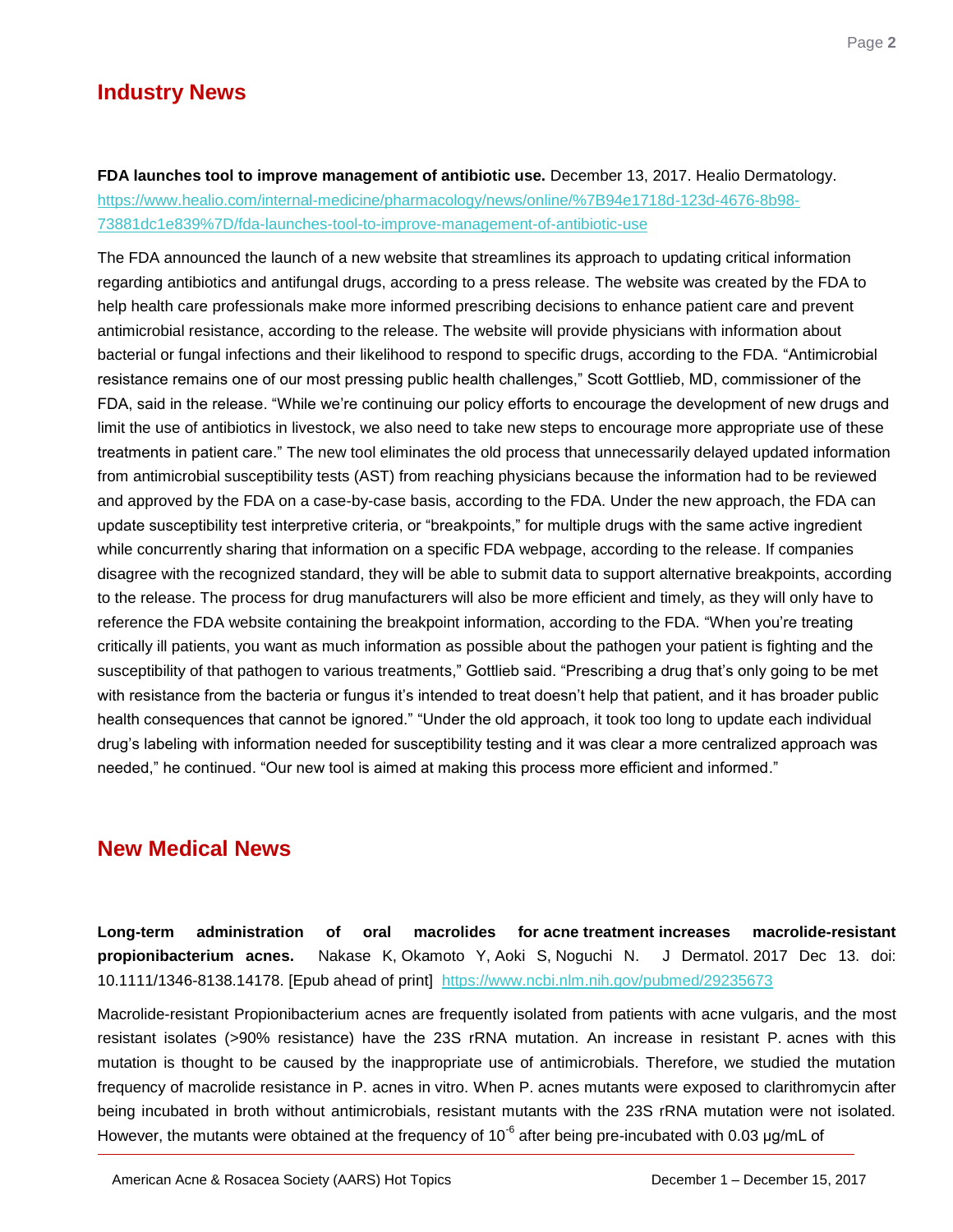antimicrobials. This is the estimated epidermal concentration of clarithromycin after p.o. administration. The resistant mutants had the 23S rRNA mutations A2058G, A2059G and C2611G. When pre-incubated with clarithromycin, C2611G mutants which showed resistance to clarithromycin were obtained 32.1% more often than pre-incubated with clindamycin (P < 0.01). By contrast, when pre-incubated with clindamycin, A2058G mutants, which show high-level resistance to both clarithromycin and clindamycin, were more frequently obtained than preincubated with clarithromycin (87.5%, P < 0.01). No difference in the isolation rate of A2059G mutants, which show high-level resistance to macrolides but low-level resistance to clindamycin, was found with either treatment. These results indicate the possibility that long-term use of oral macrolides for acne treatment facilitate the increase of macrolide-resistant P. acnes.

<span id="page-3-0"></span>**Microneedling combined with platelet-rich plasma or trichloroacetic acid peeling for management of acne scarring: A split-face clinical and histologic comparison.** El-Domyati M, Abdel-Wahab H, Hossam A. J Cosmet Dermatol. 2017 Dec 10. doi: 10.1111/jocd.12459. [Epub ahead of print] <https://www.ncbi.nlm.nih.gov/pubmed/29226630>

BACKGROUND: Minimally invasive procedures provide effective, safe, relatively long-lasting, and natural results without large damage to the skin. A combination treatment is considered an approach that includes at least 2 different and unrelated modalities. OBJECTIVES*:* This study aims to evaluate the use and effectiveness of some combined minimally invasive procedures for management of acne scarring. PATIENTS/METHODS: Twenty-four volunteers with post acne atrophic scars were randomly divided into 3 equal groups according to performed procedure on each side of the face (microneedling by dermaroller alone or combined with platelet-rich plasma [PRP] or trichloroacetic acid [TCA] 15% peeling) and received 6 bi-weekly sessions of treatment. Photography and punch biopsies were taken before and after 3 months of treatment for clinical, histological, and histometrical evaluation. RESULTS: Combined treatment of dermaroller and PRP or dermaroller and TCA 15% showed significant improvement when compared with dermaroller alone ( $P = .015$  and .011 respectively). Epidermal thickness showed statistically significant increase in studied groups, mainly after dermaroller and TCA 15%. Moreover, the 3 studied groups showed more organized collagen bundles and newly formed collagen formation and markedly decreased abnormal elastic fibers. CONCLUSIONS: Based on the clinical, histometrical, and histochemical assessment, inspite that most volunteers showed significant improvement after treatment, however, the combined use of dermaroller and TCA 15% was more effective in post acne atrophic scars than the use of dermaroller and PRP or dermaroller only.

<span id="page-3-1"></span>**Investigational drugs in clinical trials for hidradenitis suppurativa.** Theut Riis P, Thorlacius LR, Jemec GB. Expert Opin Investig Drugs. 2017 Dec 4:1-11. doi: 10.1080/13543784.2018.1412430. [Epub ahead of print] <https://www.ncbi.nlm.nih.gov/pubmed/29188733>

Hidradenitis suppurativa is a chronic skin disease with a significant unmet need for treatment options. Randomized controlled trials are few and only a single drug (adalimumab) has Hidradenitis as a registered indication. Areas covered: The clinicaltrials.gov and the EudraCT clinical trials register for reported trials on Hidradenitis Suppurativa was searched on the 22-06-2017. Trials for upcoming new drugs for HS are reported focusing on drugs in phase I and II trials. Expert opinion: Currently, MABp1, Secukinumab, CJM112, Apremilast and IFX-1 are being investigated in Phase I and II trials and offer theoretical and promising new treatment options. A trial with the drug MEDI8968 has been terminated with disappointing results. Metformin, Botulinum Toxin B, Provodine, Benzoyl Peroxide and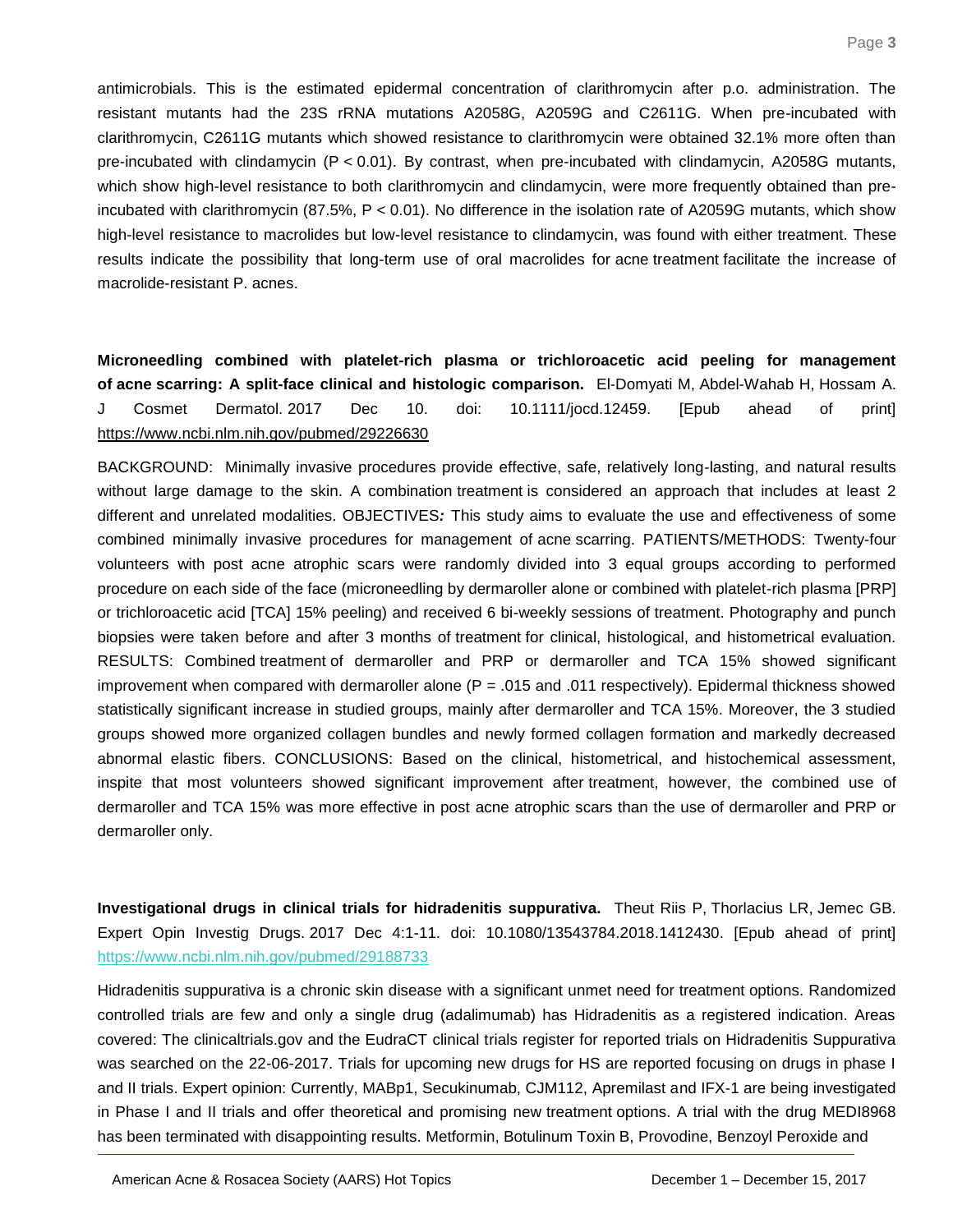intralesional triamcinolone are being tested as well. Treatment of Hidradenitis remains a challenge and quality RTCs are needed. Studies indicates a range of potential targets for therapy such as interleukin-1 and interleukin-17, but 'broad-spectrum' immunosuppressants like phosphodiesterase-4 inhibitors are being examined as well. A range of outcomes, including Physician Global Assessment, Sartorius scores and hidradenitis suppurativa clinical response are used in these trials, making future meta-analysis of the data difficult.

<span id="page-4-0"></span>**Acne in late adolescence and risk of prostate cancer.** Ugge H, Udumyan R, Carlsson J, et al. Int J Cancer. 2017 Dec 4. doi: 10.1002/ijc.31192. [Epub ahead of print] <https://www.ncbi.nlm.nih.gov/pubmed/29205339> Accumulating evidence suggest that Propionibacterium acnes may play a role in prostate carcinogenesis, but data are so far limited and inconclusive. The aim of this population-based cohort study was therefore to test whether presence of acne vulgaris during late adolescence is associated with an increased risk of prostate cancer later in life. We identified a large cohort of young men born in Sweden between 1952 and 1956, who underwent mandatory assessment for military conscription around the age of 18 (n= 243,187). Test information along with health data including medical diagnoses at time of conscription was available through the Swedish Military Conscription Register and the National Patient Register. The cohort was followed through linkages to the Swedish Cancer Register to identify the occurrence of prostate cancer until December  $31<sup>st</sup> 2009$ . We used Cox regression to calculate adjusted hazard ratios (HR) and 95% confidence intervals (95% CI) for the association between acne in adolescence and prostate cancer risk. A total of 1,633 men were diagnosed with prostate cancer during a median follow-up of 36.7 years. A diagnosis of acne was associated with a statistically significant increased risk for prostate cancer (adjusted HR: 1.43 95%; CI: 1.06-1.92), particularly for advanced stage disease (HR: 2.37 95%; CI 1.19- 4.73). A diagnosis of acne classified as severe conferred a 6-fold increased risk of prostate cancer (HR: 5.70 95% CI 1.42-22.85). Data from this large prospective population-based cohort add new evidence supporting a role of P acnes infection in prostate cancer.

<span id="page-4-1"></span>**Suppressed adiponectin levels and increased adiponectin response to oral glucose load in lean women with severe acne normalizes after isotretinoin treatment.** Aydin K, Çetinözman F, Elcin G, et al. Dermatology. 2017 Dec 1. doi: 10.1159/000484168. [Epub ahead of print] <https://www.ncbi.nlm.nih.gov/pubmed/29190629>

BACKGROUND/AIM: Isotretinoin, the drug of choice for severe acne, might be associated with a decrease in insulin sensitivity. Adiponectin is an adipose tissue-derived protein that increases insulin sensitivity. In this study, we aimed to investigate adiponectin levels in postadolescent severe acne and the effect of isotretinoin on adiponectin levels. METHODS: Participants included 18 female patients with severe acne and 18 healthy women matched for age and body mass index (BMI). Acne patients completed a 6-month isotretinoin treatment. Anthropometric measurements, serum adiponectin, lipids, fasting glucose, fasting insulin, and homeostatic model assessment for insulin resistance (HOMA-IR) were determined, and a standard 2-h oral glucose tolerance test (OGTT) was performed in healthy women once and in patients with acne before and after treatment. RESULTS: At baseline, patients with acne had significantly lower serum adiponectin levels than controls. Isotretinoin treatment resulted in a significant increase in weight, BMI, and triglyceride and adiponectin levels. Glucose metabolism markers in patients with acne and controls were similar at baseline and did not change after treatment. Baseline OGTT in acne patients revealed an increased adiponectin response at 2 h, which was not present in healthy controls. Remarkably, this OGTT-induced adiponectin increment in acne patients was diminished after isotretinoin treatment. CONCLUSION: Adiponectin levels are differently regulated in women with severe acne and healthy controls in that circulating basal levels in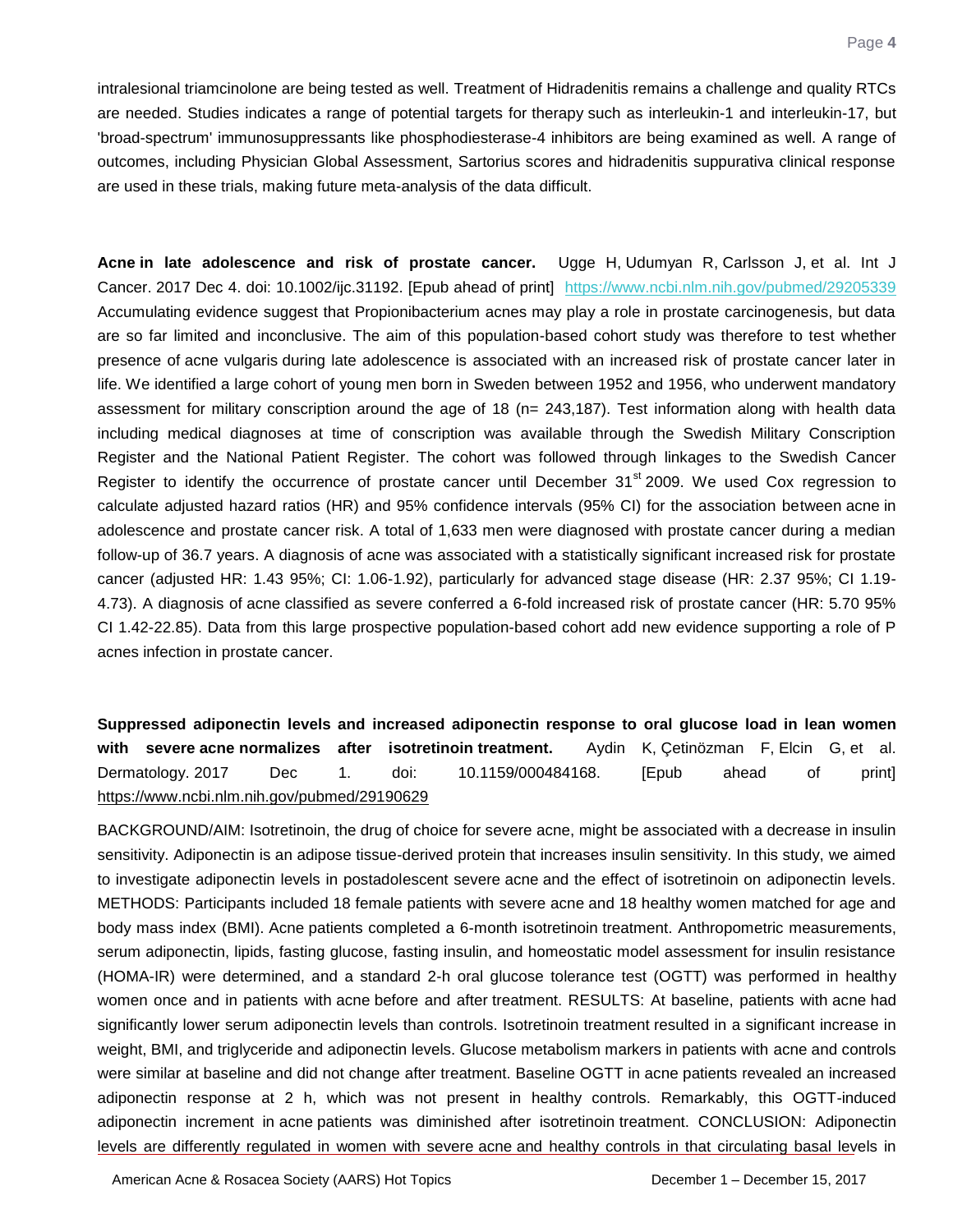patients are suppressed and show an increase in response to oral glucose load. Suppression of baseline adiponectin ameliorates after 6 months of isotretinoin treatment, reaching levels similar to those of healthy controls.

<span id="page-5-0"></span>**A cross-sectional study of clinical factors associated with acne facial scarring in patients with active acne.**  Dessinioti C, Zisimou C, Platsidaki E, et al. J Eur Acad Dermatol Venereol. 2017 Dec 1. doi: 10.1111/jdv.14726. [Epub ahead of print] <https://www.ncbi.nlm.nih.gov/pubmed/29194788>

Scarring may occur in 45% to 55% of acne patients, it may produce significant psychopathology, and it is challenging to treat. Identifying factors associated with acne scars may assist in their prevention strategy. We conducted a cross-sectional study to investigate clinical factors associated with acne facial scarring at first visit, including age, sex, smoking, family history of acne, and the history of previous acne treatments. Active acne on the face was graded by the Global Evaluation of Acne (GEA) scale (0-5), as previously described. The presence of acne scars (atrophic or hypertrophic) on the face, or macular erythema, was recorded. The hospital IRB approved the study. Statistical significance level was set at P < 0.05.

<span id="page-5-1"></span>**Human skin permeation studies with PPARγ agonist to improve its permeability and efficacy in inflammatory processes.** Silva-Abreu M, Espinoza LC, Rodríguez-Lagunas MJ, et al. Int J Mol Sci. 2017 Nov 28;18(12). pii: E2548. doi: 10.3390/ijms18122548. http://www.mdpi.com/1422-0067/18/12/2548

Rosacea is the most common inflammatory skin disease. It is characterized by erythema, inflammatory papules and pustules, visible blood vessels, and telangiectasia. The current treatment has limitations and unsatisfactory results. Pioglitazone (PGZ) is an agonist of peroxisome proliferator-activated receptors (PPARs), a nuclear receptor that regulates important cellular functions, including inflammatory responses. The purpose of this study was to evaluate the permeation of PGZ with a selection of penetration enhancers and to analyze its effectiveness for treating rosacea. The high-performance liquid chromatography (HPLC) method was validated for the quantitative determination of PGZ. Ex vivo permeation experiments were realized in Franz diffusion cells using human skin, in which PGZ with different penetration enhancers were assayed. The results showed that the limonene was the most effective penetration enhancer that promotes the permeation of PGZ through the skin. The cytotoxicity studies and the Draize test detected cell viability and the absence of skin irritation, respectively. The determination of the skin color using a skin colorimetric probe and the results of histopathological studies confirmed the ability of PGZlimonene to reduce erythema and vasodilation. This study suggests new pharmacological indications of PGZ and its possible application in the treatment of skin diseases, namely rosacea.

[Download Reference Document](http://files.constantcontact.com/c2fa20d1101/3521b0ea-861a-4e2f-9291-c66331e005da.pdf?ver=1513355004000)

<span id="page-5-2"></span>**Prevalence of flp pili-encoding plasmids in cutibacterium acnes isolates obtained from prostatic tissue.** Davidsson S, Carlsson J, Mölling P, et al. Front Microbiol. 2017 Nov 16;8:2241. doi: 10.3389/fmicb.2017.02241. eCollection 2017. <https://www.ncbi.nlm.nih.gov/pmc/articles/PMC5696575/>

Inflammation is one of the hallmarks of prostate cancer. The origin of inflammation is unknown, but microbial infections are suspected to play a role. In previous studies, the Gram-positive, low virulent bacterium *Cutibacterium* (formerly *Propionibacterium*) *acnes* was frequently isolated from prostatic tissue. It is unclear if the presence of the bacterium represents a true infection or a contamination. Here we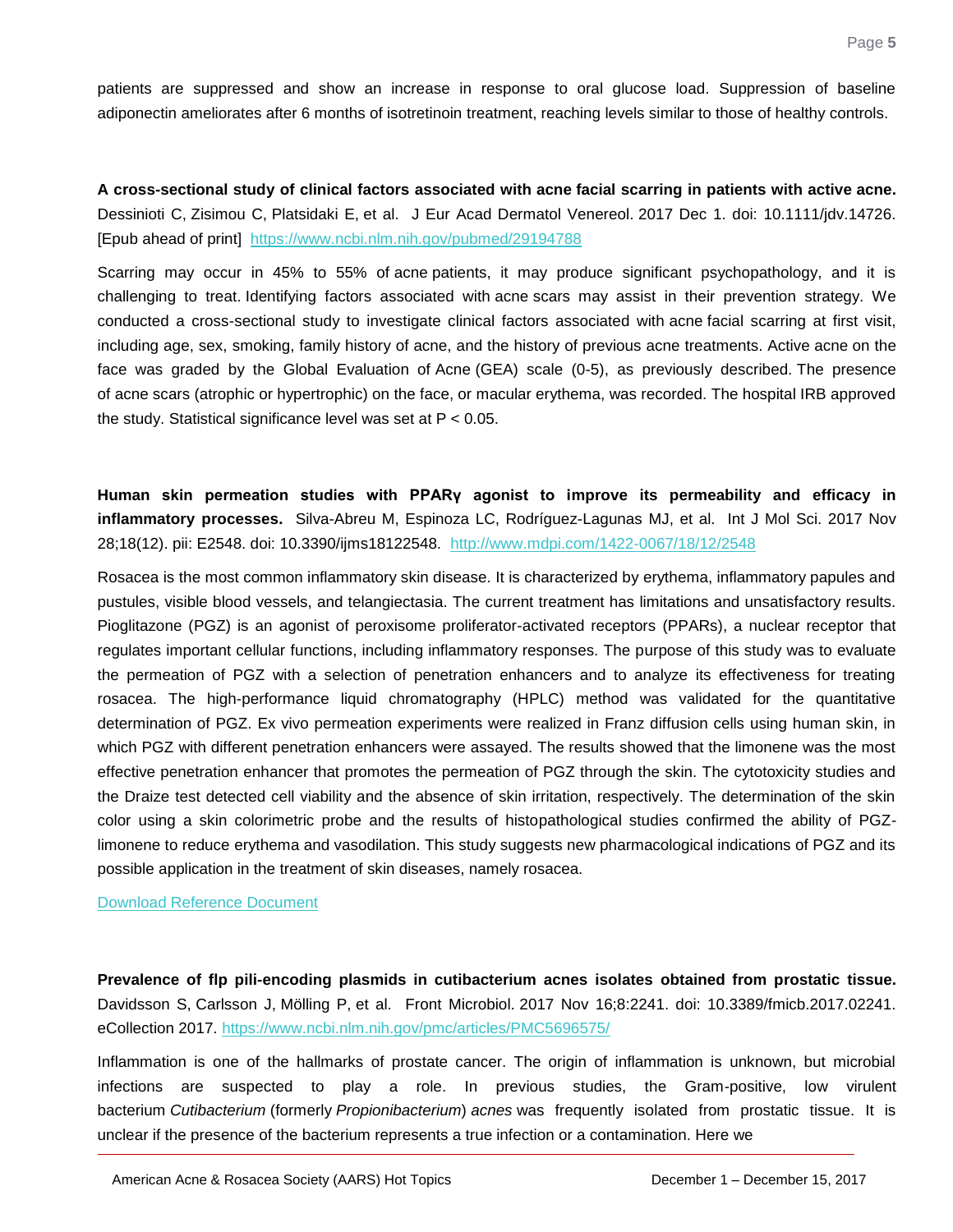investigated *Cutibacterium acnes* type II, also called subspecies *defendens*, which is the most prevalent type among prostatic *C. acnes* isolates. Genome sequencing of type II isolates identified large plasmids in several genomes. The plasmids are highly similar to previously identified linear plasmids of type I *C. acnes* strains associated with acne vulgaris. A PCR-based analysis revealed that 28.4% (21 out of 74) of all type II strains isolated from cancerous prostates carry a plasmid. The plasmid shows signatures for conjugative transfer. In addition, it contains a gene locus for tight adherence (*tad*) that is predicted to encode adhesive Flp (fimbrial low-molecular weight protein) pili. In subsequent experiments a *tad* locus-encoded putative pilin subunit was identified in the surface-exposed protein fraction of plasmid-positive *C. acnes* type II strains by mass spectrometry, indicating that the *tad* locus is functional. Additional plasmid-encoded proteins were detected in the secreted protein fraction, including two signal peptide-harboring proteins; the corresponding genes are specific for type II *C. acnes*, thus lacking from plasmid-positive type I *C. acnes* strains. Further support for the presence of Flp pili in *C. acnes* type II was provided by electron microscopy, revealing cell appendages in *tad* locus-positive strains. Our study provides new insight in the most prevalent prostatic subspecies of *C. acnes*, subsp. *defendens*, and indicates the existence of Flp pili in plasmid-positive strains. Such pili may support colonization and persistent infection of human prostates by *C. acnes*.

#### [Download Reference Document](http://files.constantcontact.com/c2fa20d1101/d7ac9c88-6757-42ae-bb28-e903040e542c.pdf?ver=1513355004000)

<span id="page-6-0"></span>**Calcifying acne: An unusual extraoral radiographic finding.** Horgan T, McNamara C, Ireland A, et al. Case Rep Dent. 2017;2017:3514936. doi: 10.1155/2017/3514936. Epub 2017 Nov 2. <https://www.ncbi.nlm.nih.gov/pmc/articles/PMC5688257/>

Calcinosis cutis is a condition of accumulation of calcium salts within the dermis leading to the formation of a calcified mass. This complication has been reported in acne vulgaris and other systemic metabolic disorders. This paper presents a rare case of calcinosis cutis in a 14-year-old male which was found at a routine orthodontic assessment.

[Download Reference Document](http://files.constantcontact.com/c2fa20d1101/045b4687-fe37-45c2-a617-fde65cb6e5f5.pdf?ver=1513355004000)

#### <span id="page-6-1"></span>**Immunohistochemical expression of cyclo-oxygenase 2 and liver X receptor-α in acne vulgaris.**

Bakry OA, El Farargy SM, El Kady NNED, Dawy HFA. J Clin Diagn Res. 2017 Sep;11(9):WC01-WC07. doi: 10.7860/JCDR/2017/28754.10577. Epub 2017 Sep 1. <https://www.ncbi.nlm.nih.gov/pmc/articles/PMC5713839/>

INTRODUCTION: Acne Vulgaris (AV) is a common inflammatory disease of pilosebaceous units. Liver X Receptorα (LXR-α) is a ligand activated transcription factor. It controls transcription of genes involved in lipid and fatty acid synthesis. Cyclo-oxygenase 2 (COX2) is a rate limiting enzyme in prostaglandin synthesis. It plays important role in inflammation. AIM: To evaluate the immunohistochemical expression of LXR-α and COX2 in acne vulgaris skin biopsies to explore their possible pathogenic role in this disease. MATERIALS AND METHODS: Sixty five subjects were included (45 cases with AV and 20 age and gender-matched healthy controls). Skin biopsies were taken from lesional and perilesional skin of cases and from site-matched areas of control subjects. The evaluation of LXR-α and COX2 was done using immunohistochemical technique. Data were collected, tabulated and statistically analyzed using a personal computer with "(SPSS) version 11" program. Chi-square test was used to study the association between qualitative variables. Mann-Whitney test was used for comparison between quantitative variables. Student's t-test was used for comparison between two groups having quantitative variables. Spearman's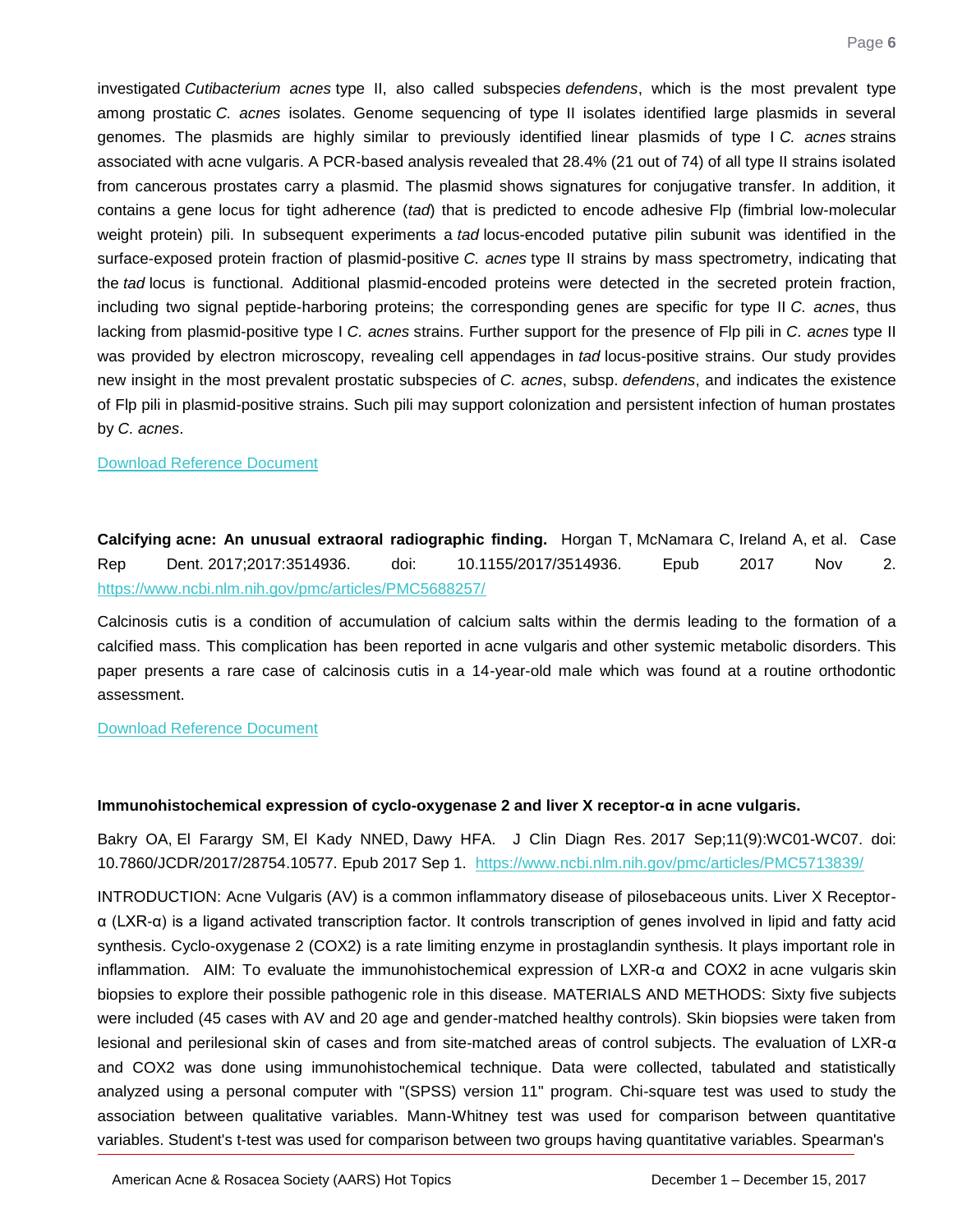coefficient was used to study the correlation between two different variables. Differences were considered statistically significant with p<0.05. RESULTS: COX2 was upregulated in lesional skin compared with peilesional and control skin both in epidermis and pilosebaceous units (p<0.001 for all). Higher epidermal COX2% was significantly associated with papulopustular acne ( $p=0.009$ ) and higher acne score ( $p=0.018$ ). Higher pilosebaceous units COX2% was significantly associated with papulopustular acne (p=0.04). LXR-α was upregulated in lesional skin compared with peilesional and control skin both in epidermis and pilosebaceous units (p<0.001 for all). Higher LXR-α % in epidermis and pilosebaceous units was significantly associated with papulopustular acne (p=0.01 for both) and higher acne score (p=0.03 for both). Significant positive correlation was detected between COX2% and LXR-α % in epidermis (p=0.001, r=0.87) and pilosebaceous units (p=0.001, r=0.65). CONCLUSION: Both LXR-α and COX-2 play a role in the pathogenesis of acne vulgaris through their effects on cellular proliferation, inflammation and lipid synthesis. Research for new therapeutic modalities based on their inhibition is needed. More understanding of the interaction between LXR-α, COX2 and acne lesions may lead to effective interference, possibly directed toward specific cell types or steps within inflammatory pathways.

[Download Reference Document](http://files.constantcontact.com/c2fa20d1101/d8072f3e-a9d8-40e0-b836-ec91f173067b.pdf?ver=1513355004000)

## **Clinical Reviews**

<span id="page-7-0"></span>**Price discrepancies among mobile medication applications for common dermatologic prescriptions: observational cost analysis.** Dobkin HE, Zirwas M. J Am Acad Dermatol. 2017 Dec;77(6):1181-1182. doi: 10.1016/j.jaad.2017.07.017. <https://www.ncbi.nlm.nih.gov/pubmed/?term=29132854>

*To the Editor:* Prescription medication cost has been on the rise in the United States, outpacing inflation and increasing medication nonadherence. Mobile applications and discount programs have arisen in response to this problem, but limited data exists regarding whether these entities actually reduce costs, whether cost savings are similar across entities, or whether cost savings are consistent over time. This observational cost analysis assessed 3 prominent mobile medication applications: GoodRx, Blink Health, and SingleCare. One of the authors of the study created a list of 21 of his most commonly prescribed dermatologic medications [\(Table I\)](http://www.jaad.org/article/S0190-9622(17)32146-1/fulltext#tbl1). The lowest price of each medication was researched on the 3 applications on May 10, 2017, and then again on June 10, 2017. Prices that could only be obtained by paying for a membership in a pharmacy chain's discount program were excluded. The pricing of the 21 medications from the 3 applications on May 10, 2017, and June 10, 2017, along with the overall GoodRx pricing analysis, can be found in [Tables I](http://www.jaad.org/article/S0190-9622(17)32146-1/fulltext#tbl1) and [II.](http://www.jaad.org/article/S0190-9622(17)32146-1/fulltext#tbl2) Not a single medication had an identical price between the 3 applications during the study. Blink Health medications cost an average of 2.82 times the amount of GoodRx medications on May 10, 2017, and 2.84 times the amount on June 10, 2017. SingleCare medications cost an average of 1.55 times the amount of GoodRx medications on May 10, 2017, and 1.52 times the amount on June 10, 2017. Month-to-month changes in prices were common on all 3 apps. The pricing variability across the 3 mobile medication applications shows evident medication pricing discrepancies and a trend suggesting GoodRx is the superior application for finding the cheapest medication costs among the 3 applications studied. One of the authors of this study routinely uses the mobile applications of this study alongside patients to determine the lowest price option before the patient leaves the clinic. Qualitatively, this has increased patient-doctor trust and dramatically decreased phone calls from patients or the need for prior authorizations. Although not a mobile application, the online pharmacy GenRx, has been another innovation for providing dermatologic medications at very low costs for patients.<sup>5</sup> GenRx has only a limited number of medications (approximately 25 as of June 2017), all of which are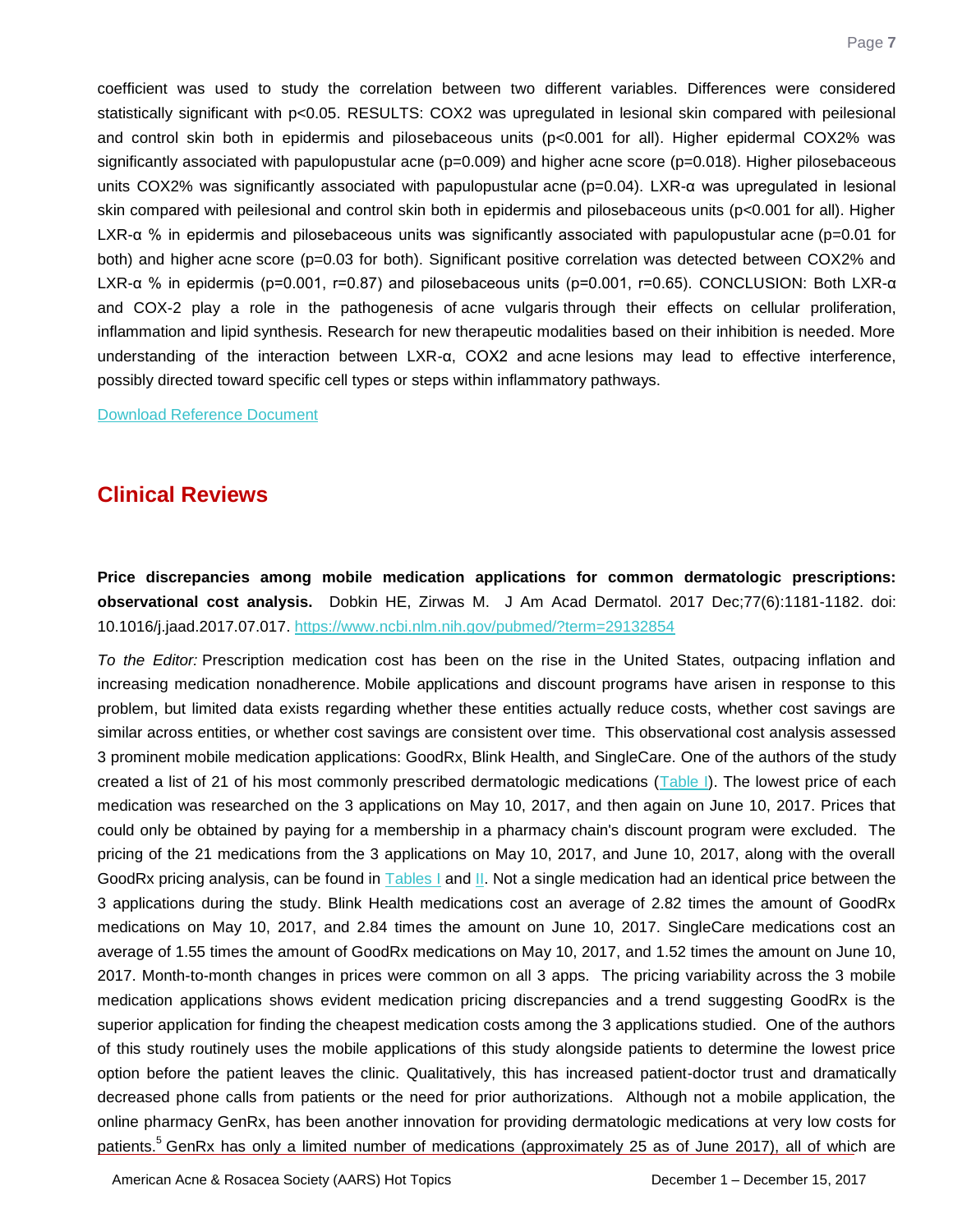dermatology specific and manufactured by the drug company PruGen. However, any prescriptions for these medications that are sent to GenRx are filled at no cost to patients who have insurance, regardless of if the medication is covered by the patient's insurance or not, and at a cost of US \$25 to patients who do not have insurance. PruGen clearly reduces out-of-pocket costs for patients, but because GenRx does bill the patient's insurance, it is unclear what the effect on overall health spending is. It is evident that using the available apps and GenRx reduces out-of-pocket costs for patients. GoodRx appears to offer the overall greatest savings among the most popular apps, while GenRx offers the maximum possible out-of-pocket savings for the limited medications covered.

#### [Download Reference Document](http://files.constantcontact.com/c2fa20d1101/a7196885-df5f-4e72-af6d-1be1f89c1277.pdf?ver=1513355004000)

<span id="page-8-0"></span>**State-of-the-art lasers and light treatments for vascular lesions: from red faces to vascular malformations.** Valdebran M, Martin B, Kelly KM. Semin Cutan Med Surg. 2017 Dec;36(4):207-212. doi: 10.12788/j.sder.2017.044. <https://www.ncbi.nlm.nih.gov/pubmed/29224039>

Notable milestones in the treatment of vascular lesions have been achieved over the past century. Many cutaneous vascular lesions can be successfully treated with light based devices. In this review, we will discuss the treatment of port-wine birthmarks, lymphatic malformations, infantile hemangiomas, rosacea, venous lakes, pyogenic granulomas, cherry angiomas, and angiofibromas using lasers, total reflection amplification of spontaneous emission of radiation, intense pulsed light, and photodynamic therapy. In addition, for several of these diagnoses, we will review medical therapies that can be combined with light-based devices to provide enhanced results.

<span id="page-8-1"></span>**Evaluation of the effects of acne vulgaris on quality of life in Turkey by using TAQLI.** Gokalp H, Bulur I, Kaya Erdoğan H, et al. J Cosmet Dermatol. 2017 Dec;16(4):485-490. doi: 10.1111/jocd.12294. Epub 2016 Nov 4. <https://www.ncbi.nlm.nih.gov/pubmed/29197171>

BACKGROUND: Acne vulgaris (AV) is a chronic, inflammatory skin disease that may cause various psychiatric and/or psychological problems. OBJECTIVE: In this study, we aimed to determine the effect of AV on the quality of life in the Turkish population using the Turkish Acne Quality of Life Index (TAQLI). METHODS: A total of 960 patients with AV who attended the dermatology department were included in the study. Acne severity was determined using the global acne classification system. TAQLI was used to evaluate the effect of acne on quality of life. RESULTS: The 960 patients consisted of 673 (70.1%) females and 287 (29.9%) males. There were 536 (55.8%) patients under the age of 20, 386 (40.2%) aged 20-30, and 38 (4.0%) over 30. Acne duration varied between 1 and 20 years, and the mean duration was  $2.95 \pm 2.53$  years. The mean TAQLI value of all patients was  $20.8 \pm 9.5$ . The mean TAQLI value was statistically significantly higher in female patients, in patients with an acne duration of more than 2 years, and in those with very severe acne. However, no statistically significant difference was found between the age groups. CONCLUSION: We observed that the quality of life in patients with AV was affected, and this effect was more significant in female patients, patients with severe acne and longer acne duration. We believe that the psychiatric/psychological effects should be followed up closely in this group of patients.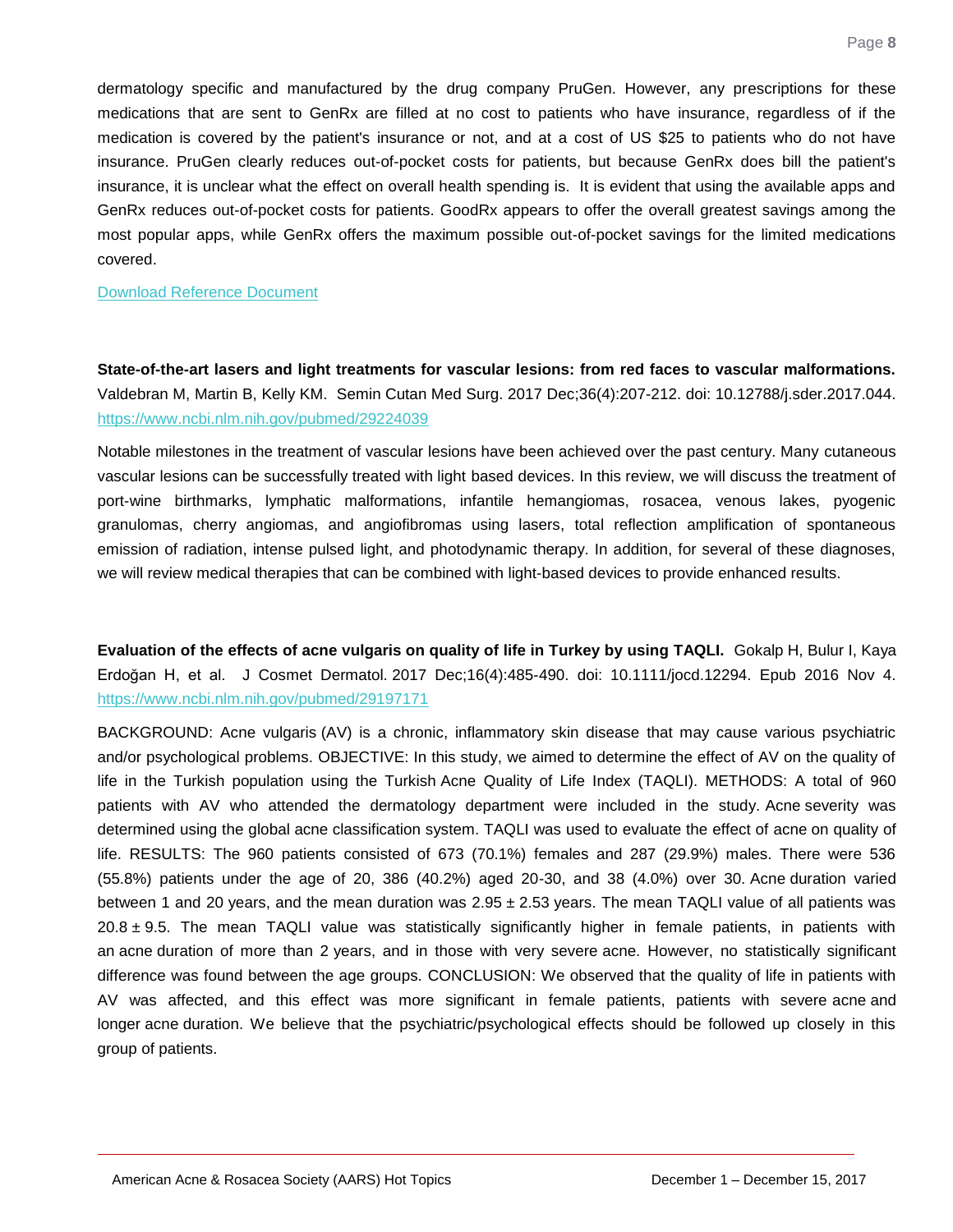<span id="page-9-0"></span>**Postinflammatory hyperpigmentation: epidemiology, clinical presentation, pathogenesis and treatment.** Kaufman BP, Aman T, Alexis AF. Am J Clin Dermatol. 2017 Dec 8. doi: 10.1007/s40257-017-0333-6. [Epub ahead of print] <https://www.ncbi.nlm.nih.gov/pubmed/29222629>

Postinflammatory hyperpigmentation (PIH) is a reactive hypermelanosis that develops following cutaneous inflammation. Common causes of PIH include intrinsic skin conditions (e.g., acne and eczema) as well as external insults to the skin, such as burn injuries and dermatologic procedures. PIH more commonly occurs in individuals with darker skin, for whom it is often a source of significant psychological distress. Several therapeutic modalities are available for the treatment of PIH, including topical agents, chemical peels, and energy-based devices. We review the epidemiology, clinical presentation, pathogenesis, and treatment of PIH.

#### [Download Reference Document](http://files.constantcontact.com/c2fa20d1101/3a375e09-b71d-4a2a-b3ea-01d0ea347b88.pdf?ver=1513355004000)

<span id="page-9-1"></span>**Examining the potential preventative effects of minocycline prescribed for acne on the incidence of severe mental illnesses: A historical cohort study.** Herrero-Zazo M, Brauer R, Gaughran F, et al. J Psychopharmacol. 2017 Dec 1:269881117743483. doi: 10.1177/0269881117743483. [Epub ahead of print] <https://www.ncbi.nlm.nih.gov/pubmed/29215319>

BACKGROUND: Animal studies suggest that the antibiotic and microglial activation inhibitor, minocycline, is likely to have a protective effect against the emergence of psychosis but evidence from human studies is lacking. The aim of this study is to examine the effects of exposure to minocycline during adolescence on the later incidence of severe mental illness (SMI). METHODS: A historical cohort study using electronic primary care data was conducted to assess the association between exposure to minocycline during adolescence and incidence of SMI. The Incidence Rate Ratio (IRR) was measured using Poisson regression adjusted for age, gender, time of exposure, socioeconomic deprivation status, calendar year and co-medications. RESULTS: Early minocycline prescription ( n=13,248) did not affect the incidence of SMI compared with non-prescription of minocycline ( n=14,393), regardless of gender or whether or not the data were filtered according to a minimum exposure period (minimum period: IRR 0.96; 95% CI 0.68-1.36; p=0.821; no minimum period: IRR 1.08; 95% CI 0.83-1.42; p=0.566). CONCLUSIONS: Exposure to minocycline for acne treatment during adolescence appears to have no effect on the incidence of SMI.

<span id="page-9-2"></span>The role of zinc in the treatment of acne: A review of the literature. Cervantes J<sup>1</sup>, Eber AE<sup>1</sup>, Perper M<sup>1</sup>, et al. Dermatol Ther. 2017 Nov 28. doi: 10.1111/dth.12576. [Epub ahead of print] <https://www.ncbi.nlm.nih.gov/pubmed/29193602>

Acne vulgaris is a chronic disease of the pilosebaceous units presenting as inflammatory or noninflammatory lesions in individuals of all ages. The current standard of treatment includes topical formulations in the forms of washes, gels, lotions, and creams such as antibiotics, antibacterial agents, retinoids, and comedolytics. Additionally, systemic treatments are available for more severe or resistant forms of acne. Nevertheless, these treatments have shown to induce a wide array of adverse effects, including dryness, peeling, erythema, and even fetal defects and embolic events. Zinc is a promising alternative to other acne treatments owing to its low cost, efficacy, and lack of systemic side effects. In this literature review, we evaluate the effectiveness and side-effect profiles of various formulations of zinc used to treat acne.

#### [Download Reference Document](http://files.constantcontact.com/c2fa20d1101/d4bb9e8a-56ce-4481-a5ad-13a8f2ba5765.pdf?ver=1513355004000)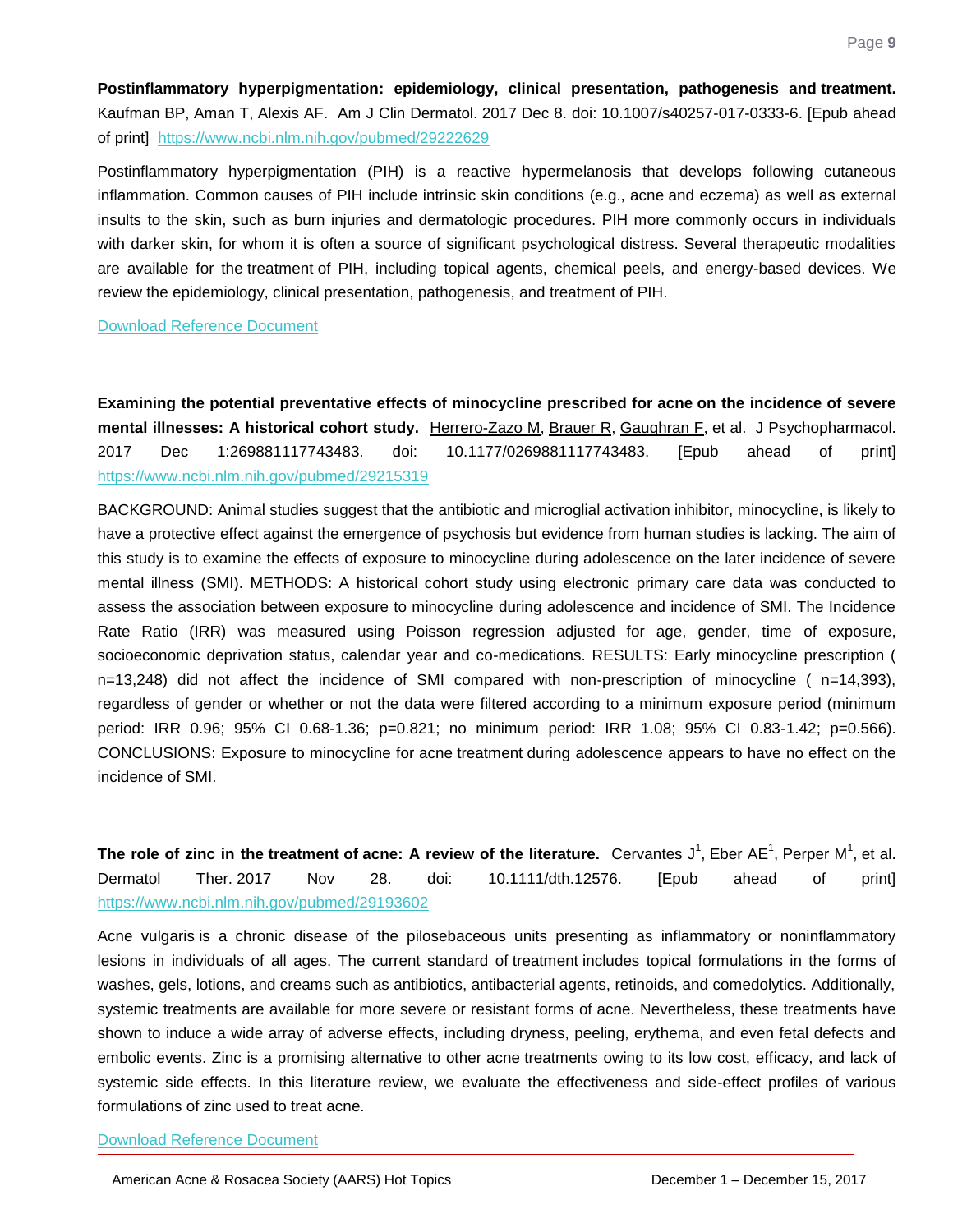<span id="page-10-0"></span>**Diet and rosacea: the role of dietary change in the management of rosacea.** Weiss E, Katta R. Dermatol Pract Concept. 2017 Oct 31;7(4):31-37. doi: 10.5826/dpc.0704a08. eCollection 2017 Oct. <https://www.ncbi.nlm.nih.gov/pmc/articles/PMC5718124/>

Dietary change may play a role in the therapy of rosacea. Certain foods and beverages may act as "triggers" for rosacea exacerbations. These may be divided into heat-related, alcohol-related, capsaicin-related, and cinnamaldehyde-related. One potential pathogenic mechanism may be via the activation of transient receptor potential cation channels, which result in neurogenic vasodilatation. Further research is needed on the role of the gut skin connection in rosacea. Epidemiologic studies suggest that patients with rosacea have a higher prevalence of gastrointestinal disease, and one study reported improvement in rosacea following successful treatment of small intestinal bacterial overgrowth. While further research is required in this area, patients may be advised on measures to support a healthy gut microbiome, including the consumption of a fiber-rich (prebiotic) diet.

[Download Reference Document](http://files.constantcontact.com/c2fa20d1101/84822aa5-95cd-42b8-8c49-623ccdec8283.pdf?ver=1513355004000)

## **Patient Counseling/Communication**

<span id="page-10-1"></span>**Social media creates anxiety for teenagers with acne.** Publish date: December 13, 2017 MDedge. Cutis. <http://www.mdedge.com/cutis/article/154328/acne/social-media-creates-anxiety-teenagers-acne?channel=171>

Adolescents with acne experience anxiety over using social media, according to a recent online survey of teenagers in the United States. The results of the survey, conducted by Harris Poll on behalf of Cutanea Life Sciences, Inc, demonstrate the negative impact of acne on body image and self-esteem. Of 1010 teens surveyed (age range, 15– 19 years), 86% said they have had acne, and a majority of respondents said that acne has a negative effect on their body image and attractiveness (71%) as well as their self-esteem (67%). Fifty-one percent of respondents who use social media said it makes having acne harder and 72% agreed most teenagers with acne are self-conscious about showing their acne on social media. As a result, 68% reported that most of their peers with acne edit or alter their photographs on social media, and 58% have offered to take a photograph to avoid being in a picture.

#### [Download Reference Article](http://files.constantcontact.com/c2fa20d1101/4cc12b94-d2e8-4ae7-a1aa-6c0801faafcc.pdf?ver=1513355004000)

<span id="page-10-2"></span>**Which skin type is prevalent in Korean post-adolescent acne patients?: A pilot study using the Baumann Skin Type Indicator.** Lee YB, Park SM, Bae JM, et al. Ann Dermatol. 2017 Dec;29(6):817-819. doi: 10.5021/ad.2017.29.6.817. Epub 2017 Oct 30. <https://www.ncbi.nlm.nih.gov/pmc/articles/PMC5705376/>

Dear Editor: Acne is a common condition. Although acne is primarily associated with adolescents, it also affects many adults. Adult females are particularly susceptible to acne and to its negative impact on quality of life. Patients with post-adolescent acne represent an increasingly significant population of acne patients requiring special therapy. However, many post-adolescent acne patients are not well informed of suitable cosmeceuticals for acne. These patients may unnecessarily spend significant time and money consuming cosmetics. For several decades, dry, oily, combination, or sensitive skin types were considered the four fundamental types of skin. On the basis of the four traditional skin types, acne patients were considered as oily and sensitive skin types. However, the choice